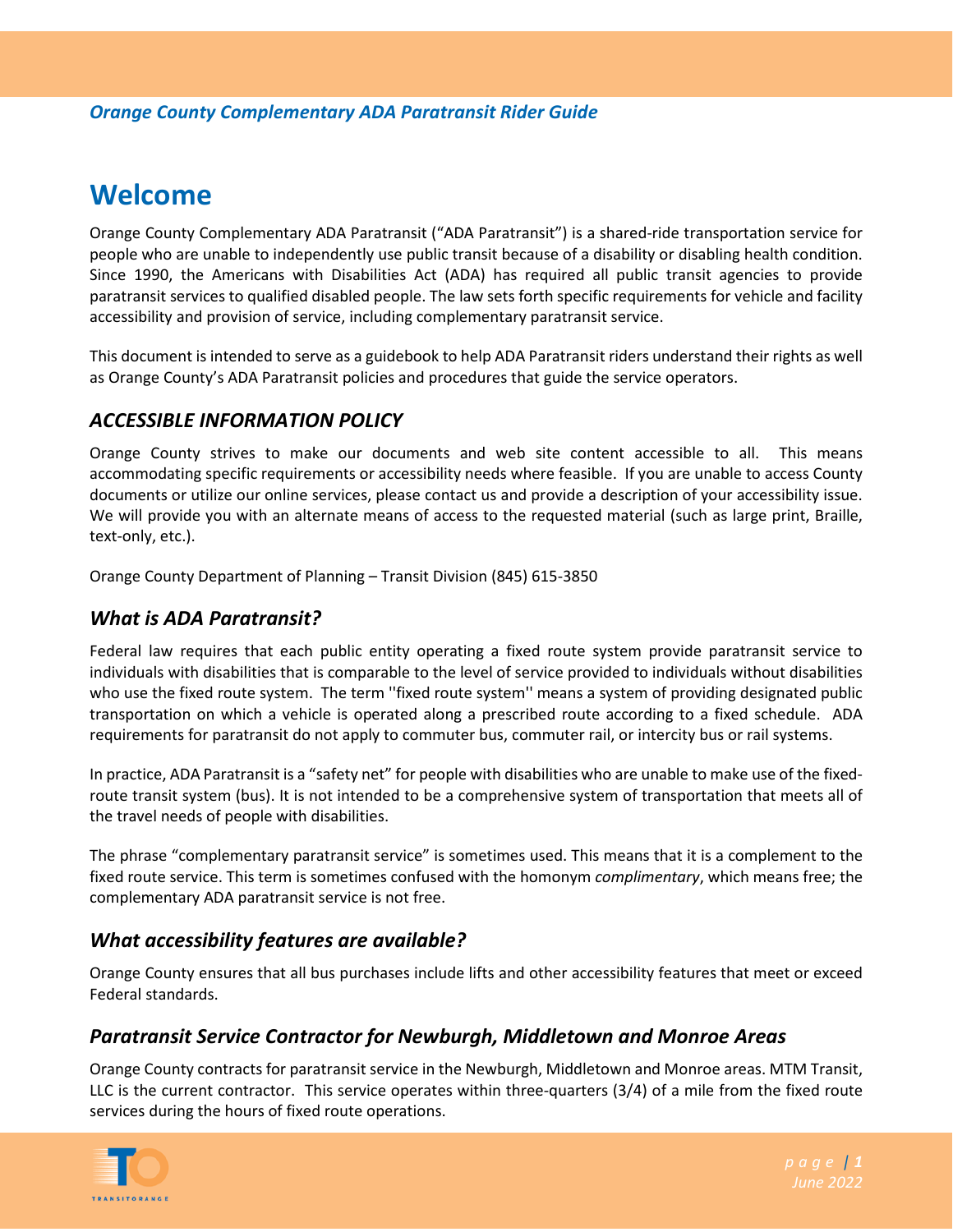If you have any questions related to scheduling services, please contact MTM Transit in Newburgh at (845) 567- 0013, Middletown at (845) 467-6641 or Monroe at (845) 395-3083.

# **Applying For Service**

## *Who is eligible?*

To be eligible to ride ADA Paratransit services, a person must be unable to use the local fixed route bus system due to a qualifying disability (physical, mental or visual). Any individual is eligible to submit an application for the ADA Paratransit service if he or she feels they qualify for the service. Please note, however, that service will only be provided within the 1 ½ mile corridor defined above.

Eligible applicants must be certified by Orange County as an ADA Paratransit rider. An Orange County ADA Paratransit application may be obtained by calling Orange County's Planning Department - Transit Division at (845) 615-3850 or by visiting the Transit Orange website a[t www.transitorange.info.](http://www.transitorange.info/)

Orange County staff are responsible for processing all ADA applications. Within twenty-one (21) days of receiving a complete application the county will provide a written notice granting or denying eligibility. Usually eligibility is unconditional, however, depending on the circumstances, eligibility may be conditional or temporary.

### *Visitors*

Out-of-town visitors are approved to use Orange County's ADA Paratransit service for up to twenty-one (21) days in a calendar year upon submission to the operator of proof of paratransit eligibility from another ADA Paratransit service. The visitor may also present a different form of proof if their disability is not apparent (i.e. letter from licensed physician). Information can be submitted via email to [TransitOrange@orangecountygov.com](mailto:TransitOrange@orangecountygov.com) or fax 845-291-2533 Attention: Paratransit Service. You can further follow up that your information was received by calling Transit Orange at 845-615-3850. Received documentation will be provided to MTM Transit the same day it is received. Visitors will be able to then call and make reservations on the same basis that Orange County residents do. For further information on how to make a reservation, please see 'Scheduling Rides' in the section below.

# **Planning Your Ride**

# *Hours of Service*

ADA Paratransit services are required by federal regulation to have the same service hours as the fixed route system for which they are a complement. The ADA Paratransit services contracted by Orange County are available during the following hours:

#### **Newburgh Area**:

- Monday through Friday, 6:50 AM to 7:00 PM (last scheduled ride 6:45 PM)
- $\triangleright$  Saturday 7:50 AM to 7:00 PM (last scheduled ride 6:45 PM)
- $\triangleright$  No Sunday Service (the fixed route service does not operate)

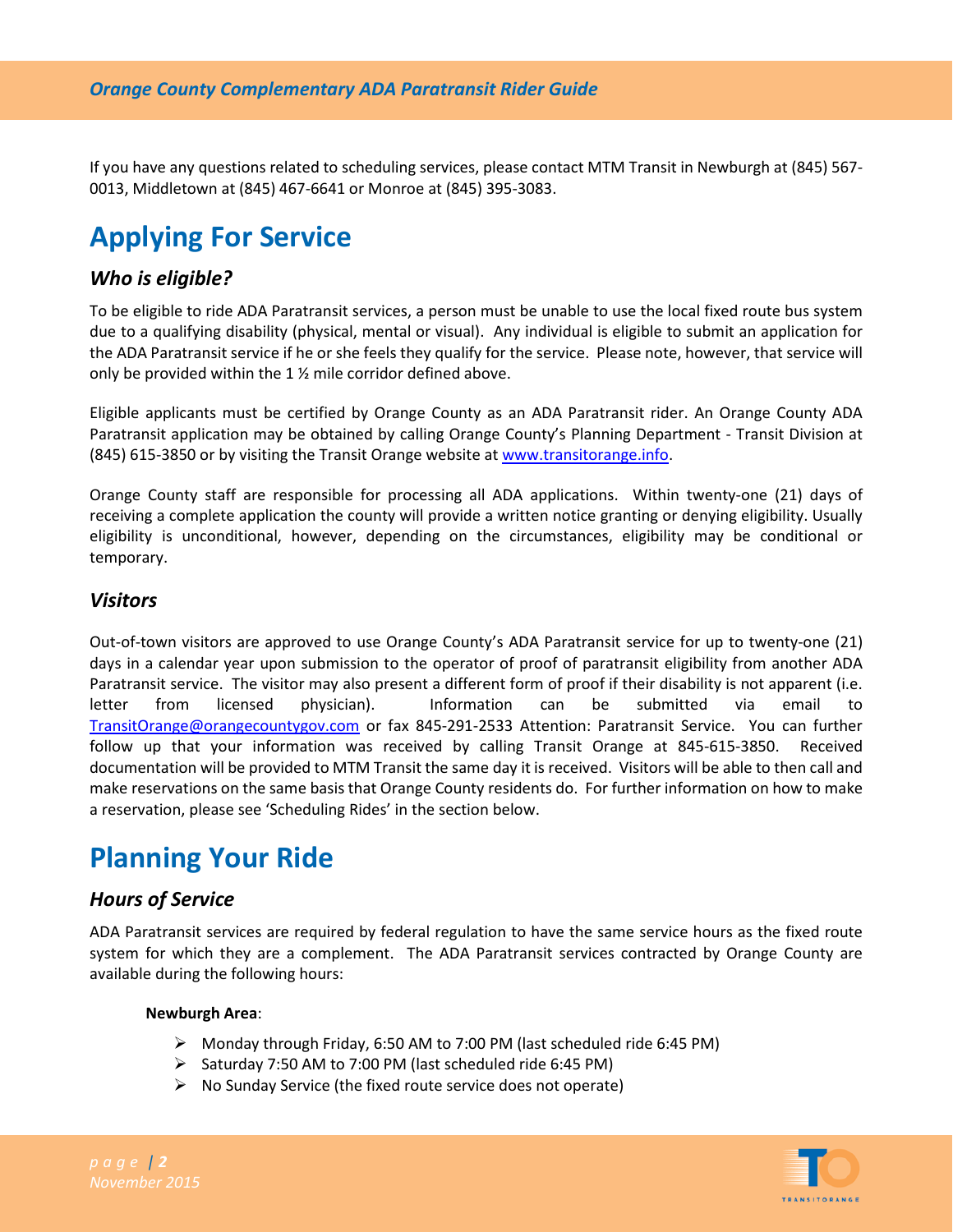#### **Middletown Area**:

- $\triangleright$  Monday through Saturday 7:00 AM to 5:30 PM (last scheduled ride 5:15 PM)
- $\triangleright$  No Sunday Service (the fixed route service does not operate)

#### **Monroe Area:**

- Monday through Thursday 8:00 AM to 7:10 PM (last scheduled ride 6:55 PM)
- $\triangleright$  No Saturday Service
- Sunday 11:00 AM to 6:30 PM (last scheduled ride 6:15 PM)

### *Scheduling Rides*

Eligible riders may call the paratransit service contractor to schedule rides in the Newburgh, Middletown, and Monroe service areas. Reservations must be made at least one day prior to the desired trip and may be scheduled a maximum of two (2) weeks prior to the desired trip. ADA Paratransit services must be provided to eligible persons when next day reservations are made. The 'next day' means any time during office hours the day before; that is, a rider could call Monday afternoon to schedule a trip on Tuesday morning. Nevertheless, both the county and the service contractor appreciate as much advance notice in scheduling as possible.

Please note that same day reservations will not be accepted.

To make reservations, please call paratransit service contractor MTM Transit during the office hours listed below:

- **Newburgh Area (845) 567-0013**: Monday through Saturday 8:00 AM 5:00 PM
- **Middletown Area (845) 467-6641**: Monday through Saturday 8:00 AM 5:00 PM

# **Monroe Area (845) 395**-**3083**: Monday through Saturday 8:00 AM – 5:00 PM and Sunday 11:00 AM to 5:00 PM

Reservation requests may be left on voice mail when the MTM Transit administrative offices are closed, however, they obviously cannot be confirmed until the administrative offices reopen. If service is requested via voicemail, a representative from MTM Transit will call back when the administrative offices open again to confirm that the reservation has been made. Please note that a ride request left on voice mail after the close of business for a trip the following day cannot be accommodated.

When calling to schedule rides, please provide first and last name; the day, date and time of the trip or trips; the number of people traveling; the type of any mobility aids being used; and the origin and destination street addresses.

The ADA Paratransit Service contractor must coordinate, and schedule trips requested by many eligible riders. When making reservations, the exact appointment time that you would like may not be available. In such cases, federal regulations allow a two (2) hour window to accommodate reservation requests (from one hour before to one hour after the requested time). While the service contractor will make every effort to negotiate to

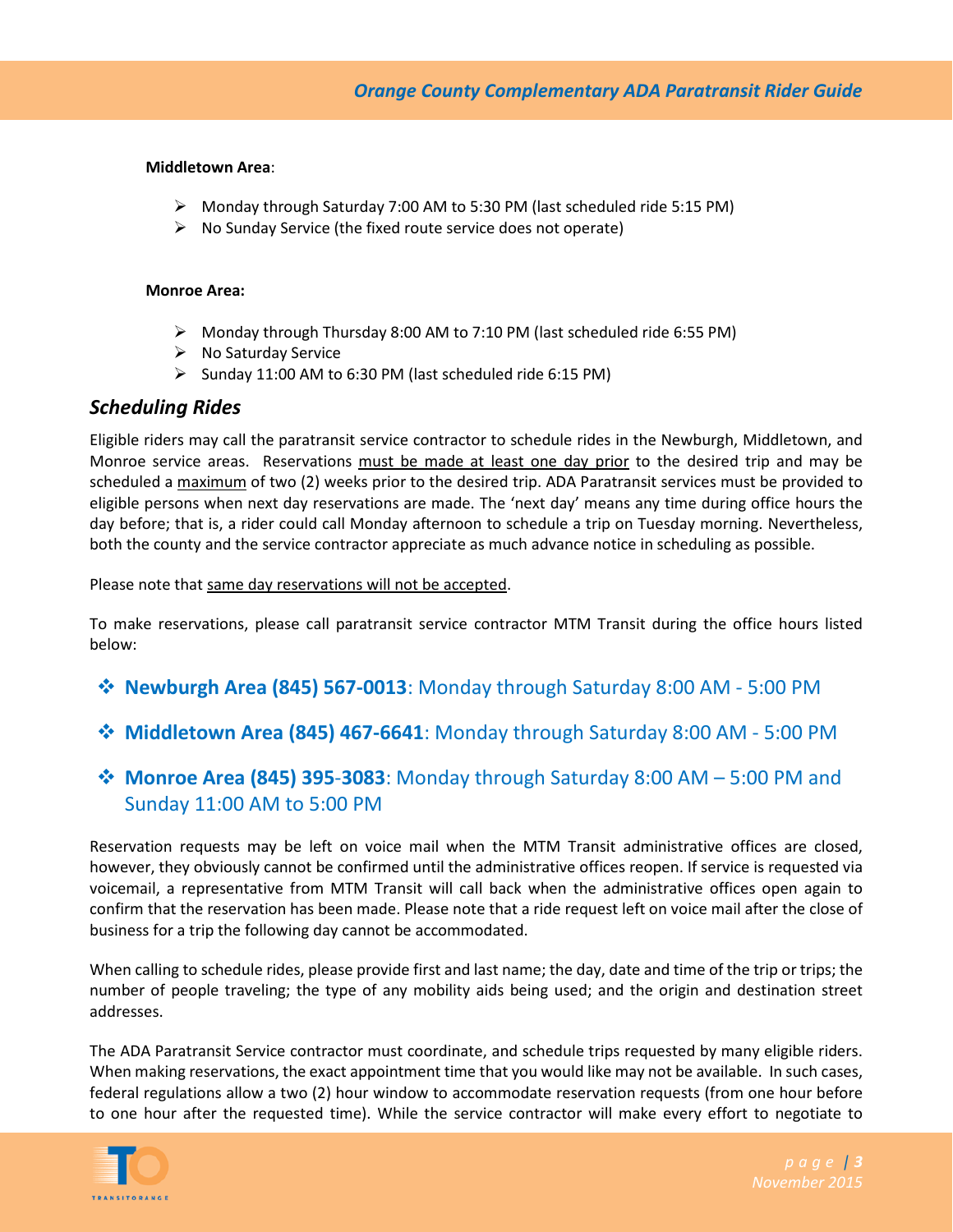### *Orange County Complementary ADA Paratransit Rider Guide*

schedule trip requests as close to the desired time as possible, only when trips must be scheduled outside of this two (2) hour window do federal regulations term that a denial. The County and federal regulations require that such trip denials be recorded as such. The term 'denial' in this context has a very specific definition and does not mean that the ride was not scheduled as desired by the rider. For example, if a rider calls MTM Transit to request a 10:00AM pick up and the dispatcher responds that the rider could schedule the trip at 9:30 or 10:30, the rider has not been denied service.

The County's policy is that at least ninety-five (95%) of telephone calls should be answered by MTM Transit within three (3) minutes and ninety-nine percent (99%) should be answered within five (5) minutes. The current technology utilized by the paratransit operator allows callers to reach the reservation office by placing them in a queue with an option to leave a voicemail for a callback reservation. Callers should not receive a busy signal using this technology. Orange County coordinates extensively with MTM Transit to examine their call log histories to examine how calls were accepted, in particular during peak times.

There are no restrictions on the number of trips an eligible rider may reserve. Waiting lists are not used for nonsubscription trips. Please see the definition of subscription trips on page 6.

Please note that requests for specific drivers will not be accommodated.

# *Pick-ups and Drop-offs*

Orange County has established curb-to-curb service (with origin to destination as needed) as the basic mode of paratransit service. When needed, riders should request this additional origin to destination assistance when making reservations so that MTM Transit has an opportunity to evaluate how to meet the need. However, if advance notice is not provided, best efforts will still be made to provide the needed assistance.

# *Fares*

The current paratransit one-way fare is seventy-five cents **(\$.75)** for each trip that is made. Fares must be paid to the driver upon boarding the vehicle. A visit to the grocery store involving one scheduled trip to the store and one scheduled return trip would therefore cost a total of one dollar and fifty cents (2 x \$.75 = \$1.50).

While an official Personal Care Attendant (PCA) providing assistance to the paratransit rider does not pay a fare, companions are charged the same fare as the paratransit eligible individual they are accompanying. (*Please note the definitions of personal care attendants and companions below.)*

# *Cancellations / Modifications*

No changes can be made to any trips on the day of the scheduled ride, including the time of travel or any changes to the addresses. Any changes to scheduled trips must be made in the standard reservation window for all trips (that is, no more than two weeks ahead and at least one day before the requested trip). A rider cancellation less than one (1) hour before the scheduled pickup time is considered a "Late Cancellation". Paratransit privileges may be suspended if riders develop a pattern of excessive Late Cancellations (*See Rider Responsibilities below*).

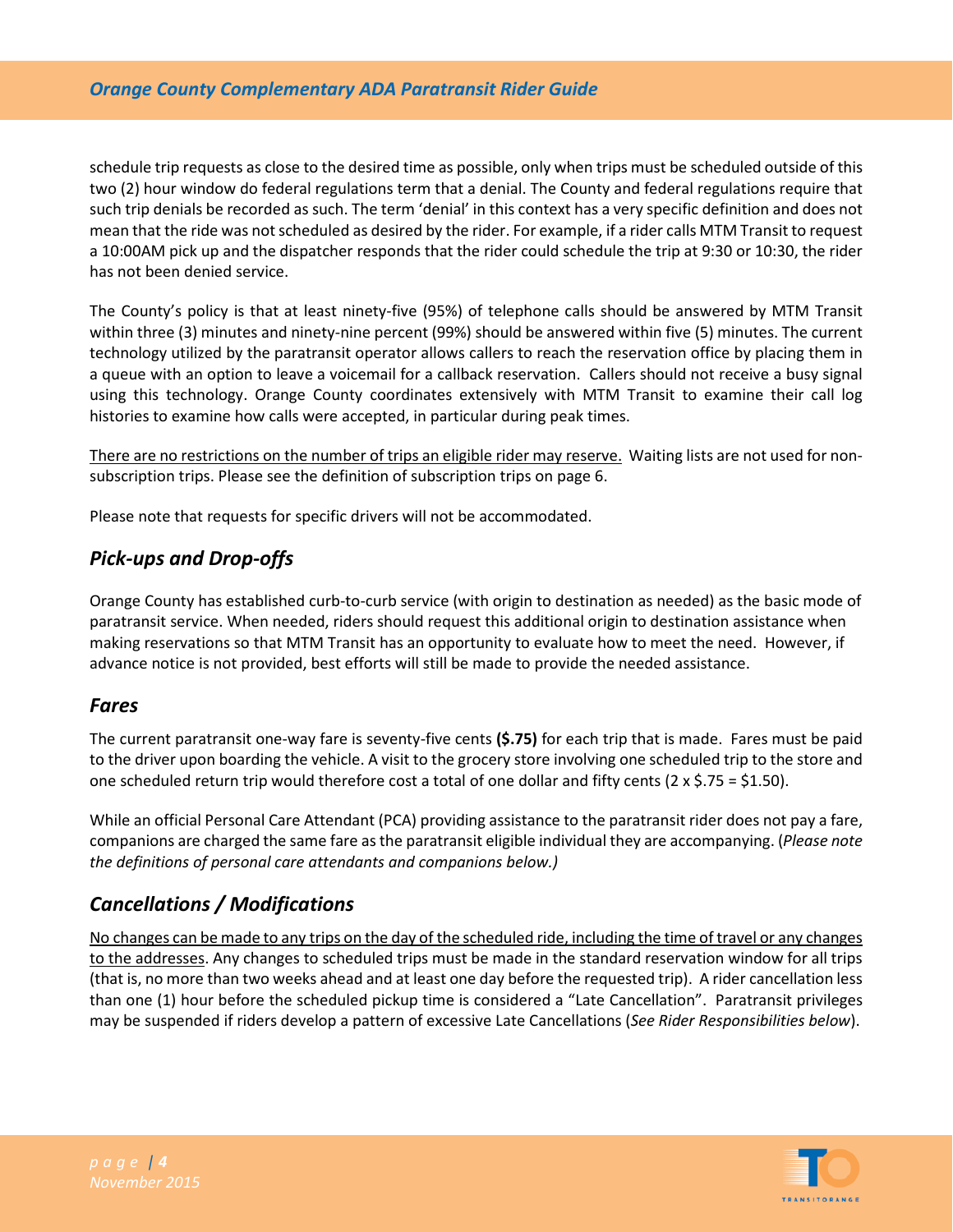# *Early Pick Up*

Passengers who are at an appointment and are ready to be picked up earlier than scheduled may call MTM Transit to see if they can be picked up earlier. MTM Transit will make every effort to pick the passenger up as soon as is possible without affecting overall operations, however they are not required to pick up passengers early if not possible.

# *Delayed Pick Up*

Passengers who are at an appointment that is running late and will not be ready for their scheduled pick up are asked to contact MTM Transit or have the office of their appointment contact MTM Transit as soon as possible. MTM Transit will arrange to pick up passengers as soon as possible past the previously scheduled pick up time. Riders should also advise MTM Transit if they instead would like to cancel the return trip because they have made other arrangements for their return trip or the trip to their next destination.

# *Personal Care Attendants (PCAs) and Companions*

Service is provided to at least one other individual accompanying an eligible rider. If the eligible paratransit rider travels with a Personal Care Attendant (PCA), service is provided to at least one other individual in addition to the PCA. A PCA may accompany a rider at no additional charge as long as the rider's ADA certification provides for a PCA. A PCA is someone whose purpose is to help meet the rider's disability-related personal needs. Riders should indicate they will be traveling with a PCA when applying for eligibility and when scheduling trips. The PCA must board and disembark the paratransit vehicle with the rider being assisted. A PCA is someone provided by the eligible rider; the paratransit service does not provide PCAs for riders. Drivers are not permitted to provide attendant-type services (for example, carrying personal packages or suitcases). However, driver assistance with boarding and disembarking will be provided upon request.

# *Travel Companions*

One companion may travel with the eligible paratransit rider. Additional companions may ride on a spaceavailable basis. Any companion(s) pay the standard paratransit fare and must board and disembark with the eligible rider. Riders should indicate that they will be traveling with a companion when scheduling trips.

# *Children as Riders and Companions*

Children who are registered riders must pay the full fare of \$.75. All rules applying to adult riders also apply to children.

Children under twelve (12) years of age must be accompanied by a responsible adult.

# *Transporting Animals*

Riders may travel with a service animal such as a guide dog. Please tell the reservation agent when requesting rides that travel will be with a service animal. A service animal is an animal individually trained to provide assistance to an individual with a disability. A service animal must be under the constant control of its owner or handler. Under context of the US DOT ADA regulations, emotional support or comfort animals do not fall under

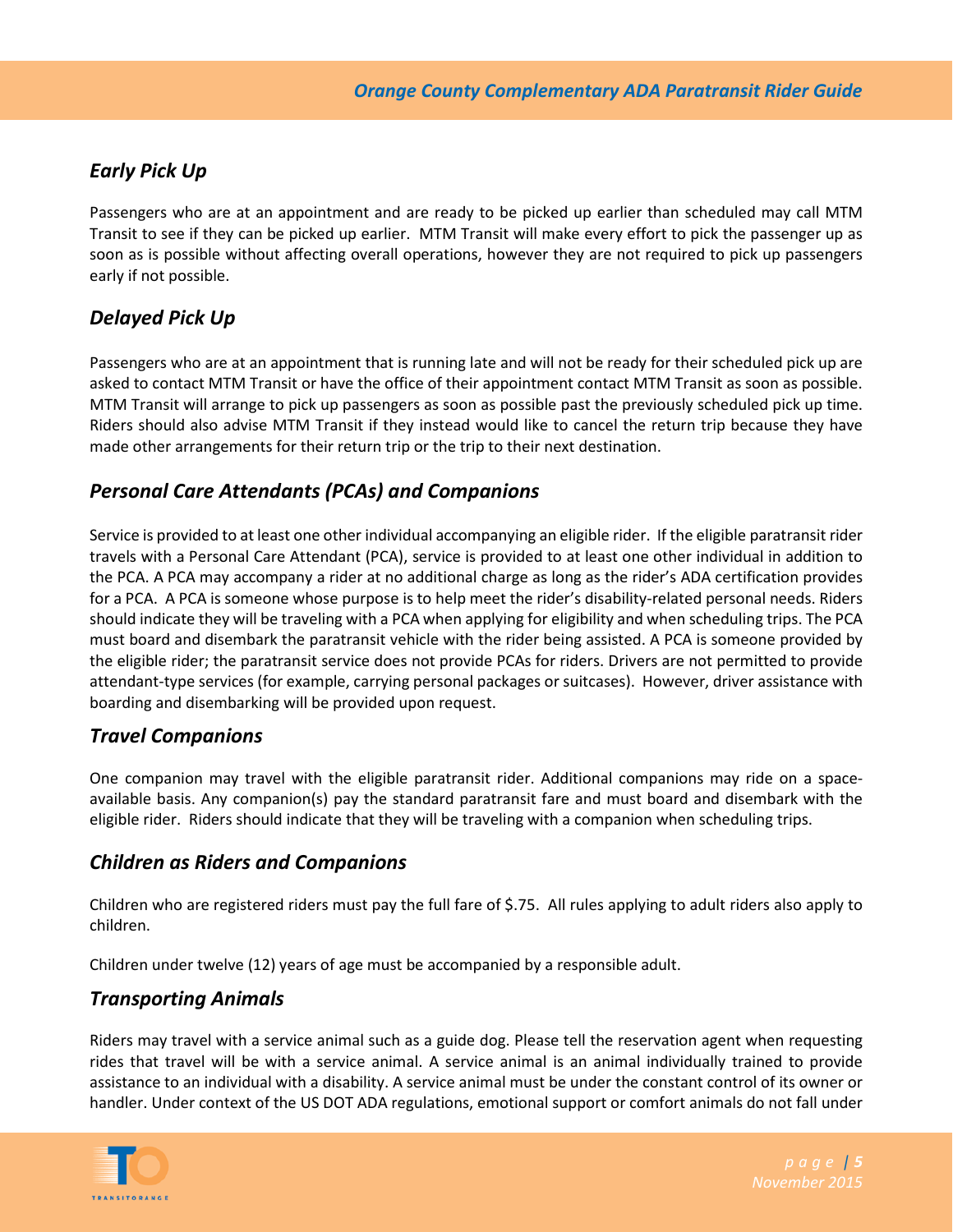the category of service animals. The operator can refuse the transportation of the service animal if it is deemed to pose a direct threat to the health and safety of drivers or other riders. Please note that other passengers' allergies or fear or animals are not valid reasons for denying access or refusing service to people with service animals.

# *Transporting Life-Support Equipment*

Riders may bring a respirator, portable oxygen, and/or other life-supporting equipment onto the paratransit bus. Such equipment must not violate laws or rules regarding transportation of hazardous materials. Equipment must be of an appropriate size to fit in the paratransit vehicles and be under the rider's or the attendant's continuous control.

## *Transporting Packages*

Riders (and PCAs and companions) are permitted to carry only the number of bags or packages that they are able to manage independently without the assistance of the driver. Due to space limitations and the time it takes to board the vehicle, the number of shopping bags is restricted to those that can be easily handled by the rider and carried aboard without delaying the vehicle. Drivers are not permitted to assist with packages. For safety reasons, explosives, acids, flammable liquids or other hazardous or illegal materials cannot be carried.

# *Trip Purposes*

Requests for trips of any purpose will be accepted and provided within the service area. As a complement to the fixed route service, which is used for trips of any purpose such as going to work, a doctor's appointment, shopping or the movies, trips on the paratransit service may be scheduled for any purpose. Additionally, the paratransit service contractor is prohibited from prioritizing trips based on the trip purposes which may be described by the riders. In other words, a reservation for a medical appointment cannot be given preference to a trip to the movie theater.

### *Subscription Reservations*

A "subscription reservation" is a reservation made for a recurring trip or set of trips. Subscription service is limited to riders traveling **between the same origin and destination** at the same time, on the same day(s) of the week, at least once weekly, for at least one month. Riders must call every thirty (30) days to confirm that their subscription trips are still needed and on the schedule.

Once subscription service is scheduled, riders must call when they wish to cancel the trip for a particular day(s). New requests for subscription service are not guaranteed. Subscriptions can be suspended after notice is given to the rider if subscription trips exceed 50% of overall trips during any 1-hour period. If suspended, riders would continue to be able to make individual reservations.

# **During The Ride**

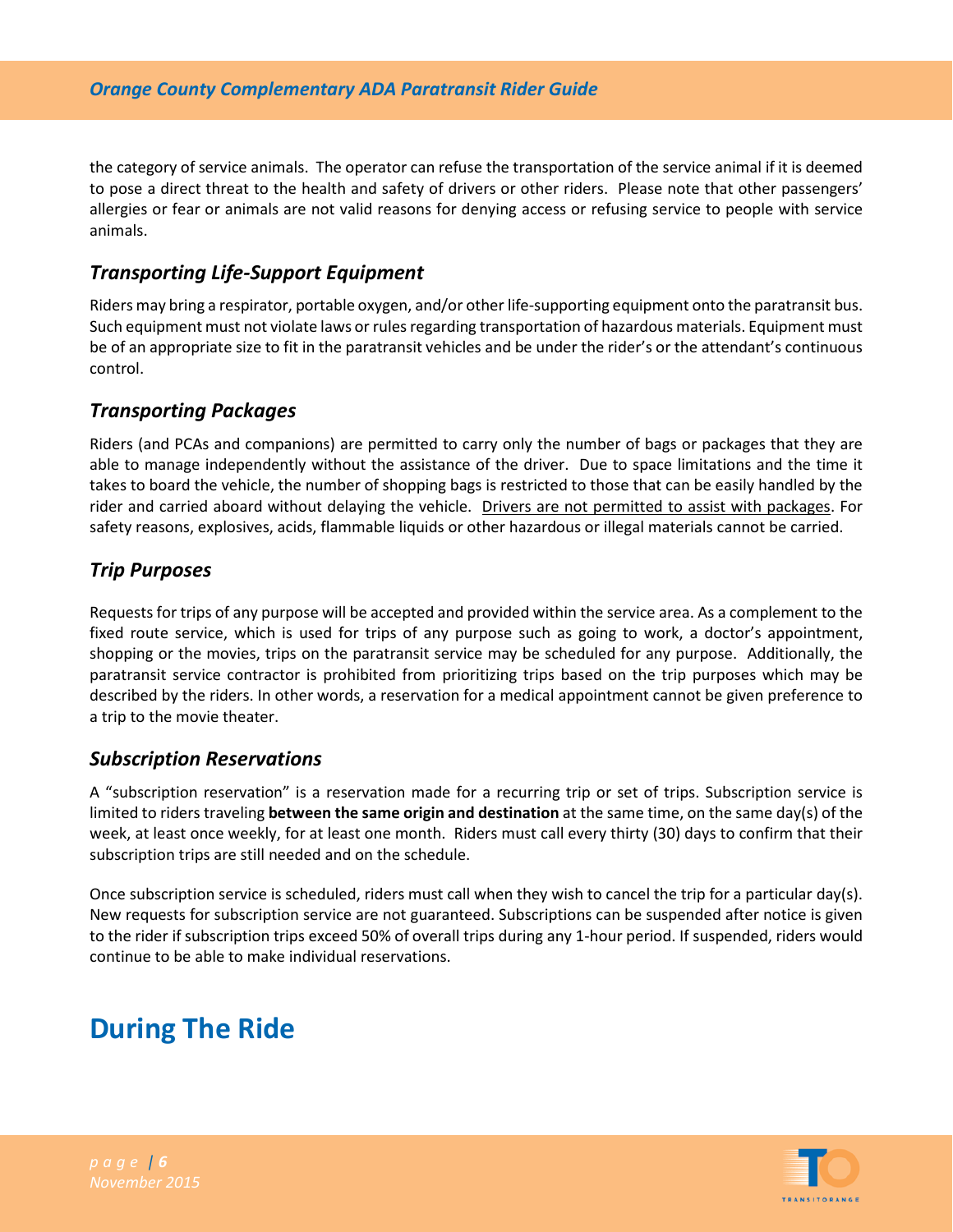# *Where is My Ride?*

Orange County ADA Paratransit operates with an on-time **pick-up window of 30-minutes**. In other words, riders must plan on potentially waiting up to 15 minutes on either side of the scheduled time for the paratransit vehicle to arrive. For example, while the service operator will make every attempt to arrive as close to the scheduled time as possible, a paratransit rider with a trip that is scheduled for a 2:00PM pickup should be ready for the paratransit vehicle to arrive beginning at 1:45PM and might have to wait until 2:15PM for the bus to arrive.

If you have any questions about the paratransit vehicle arrival time, please call MTM Transit in Newburgh at (845) 567-0013 in Middletown at (845) 467-6641 or in Monroe at (845) 395-3083.

## *Travel Time*

The estimated travel time of an ADA Paratransit trip is expected to be similar to the same trip, including transfers and walking time, as if made using the fixed-route bus service.

# *Shared Rides*

The ADA Paratransit service is a shared-ride system. Buses are dispatched to carry multiple riders, so riders may or may not go directly to their destination after being picked up; there may be one or more pick-ups and dropoffs of other riders along the way.

# *Unscheduled Stop Requests*

Only scheduled stops will be made. Drivers are not permitted to make unauthorized stops.

# *Paratransit Vehicles*

The County provides paratransit vehicles for the service, which are maintained by the contractor. As stated earlier, the County ensures that all bus purchases include lifts and other accessibility features that meet or exceed Federal standards. The paratransit vehicles use a 'Transit Orange' color theme with an orange roof which has the word "PARATRANSIT" on the sides. From time to time the contractor may also use a spare vehicle if necessary, which may look different.



# *Mobility Aids*

All mobility aids and other equipment (for example, folding shopping carts) used by riders must be able to be safely secured inside the bus during travel in order to be permitted on the bus.

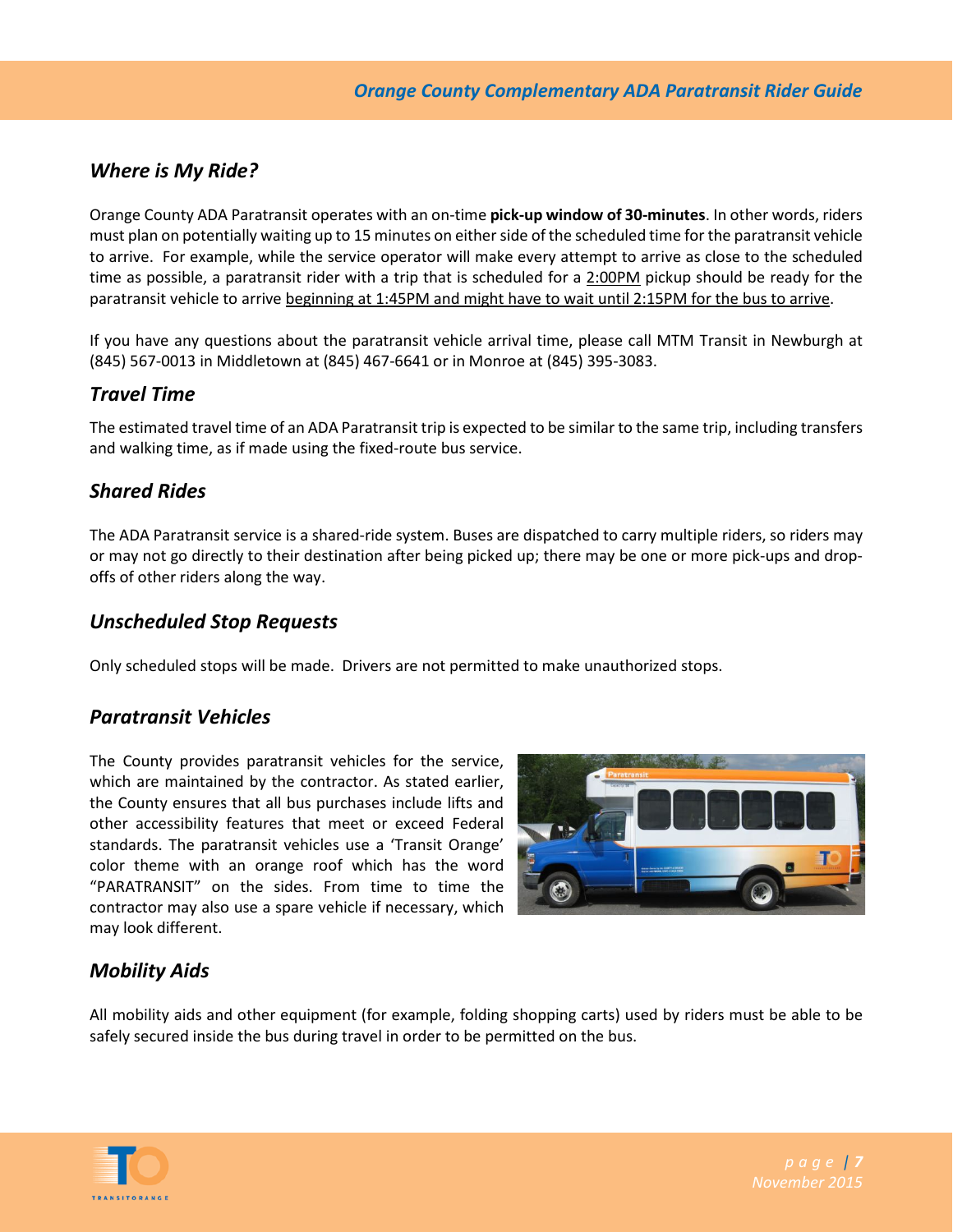# *Lifts*

Lift deployment is available at any scheduled boarding or disembarking location, provided that physical terrain and/or conditions allow. If the location does not allow for the safe deployment of the lift, the nearest safe and agreed upon location will be used to load and disembark the passenger. The lift is only to be occupied by one person at a time. For safety reasons, PCAs and/or companions are not permitted to be on the lift while an ADA rider is loading or unloading. There are no time constraints for passengers with disabilities to board or disembark a vehicle using the lift.

# *Paratransit Drivers*

Passenger safety begins with qualified drivers. Each of MTM Transit's drivers are carefully screened before hiring, and their credentials are continually monitored for compliance throughout their employment. The screening process includes review of driver and criminal records, a thorough physical, substance abuse testing, and reference checks. All drivers must also be qualified according to Article 19-A of the New York State Vehicle and Traffic Law. In addition, MTM Transit's drug and alcohol policy mandates that all drivers undergo substance abuse training, as well as pre-employment, random, reasonable suspicion, post-accident, and return-to-duty screenings.

# **Responsibilities**

Below are common sense responsibilities designed to ensure safety and comfort for all passengers and drivers.

# *Rider's Responsibilities:*

- Carefully review all Rider Guide materials.
- Make ride reservations at least one (1) day and up to fourteen (14) days in advance.
- Same day reservations will not be accepted.
- Be at the designated pickup location on time (within the pickup window at least fifteen (15) minutes before the scheduled pickup time and stay to at least fifteen (15) minutes after the scheduled pickup time).
- Arrange entry for the vehicle if pickup or drop off location is inside a gated community or has special access requirements.
- If the ADA Paratransit vehicle has not arrived by the end of the on-time window (fifteen (15) minutes after the scheduled pick-up time) call MTM Transit in Newburgh at (845) 567-0013 in Middletown at (845) 467-6641 and in Monroe at (845) 395-3083.
- Pay the correct fare in cash using exact change.
- Call to cancel an unneeded ride as soon as possible to avoid a "late cancellation" or a "no-show" and help reduce any service disruption for other riders.
- Avoid distracting the driver or engaging other passengers with inappropriate behavior.
- Maintain wheelchairs or other mobility aids in safe operating condition according to manufacturer's specifications.
- Expect "shared-ride" service on ADA Paratransit vehicles. Others may be picked up after you, and/or dropped off before you reach your destination.

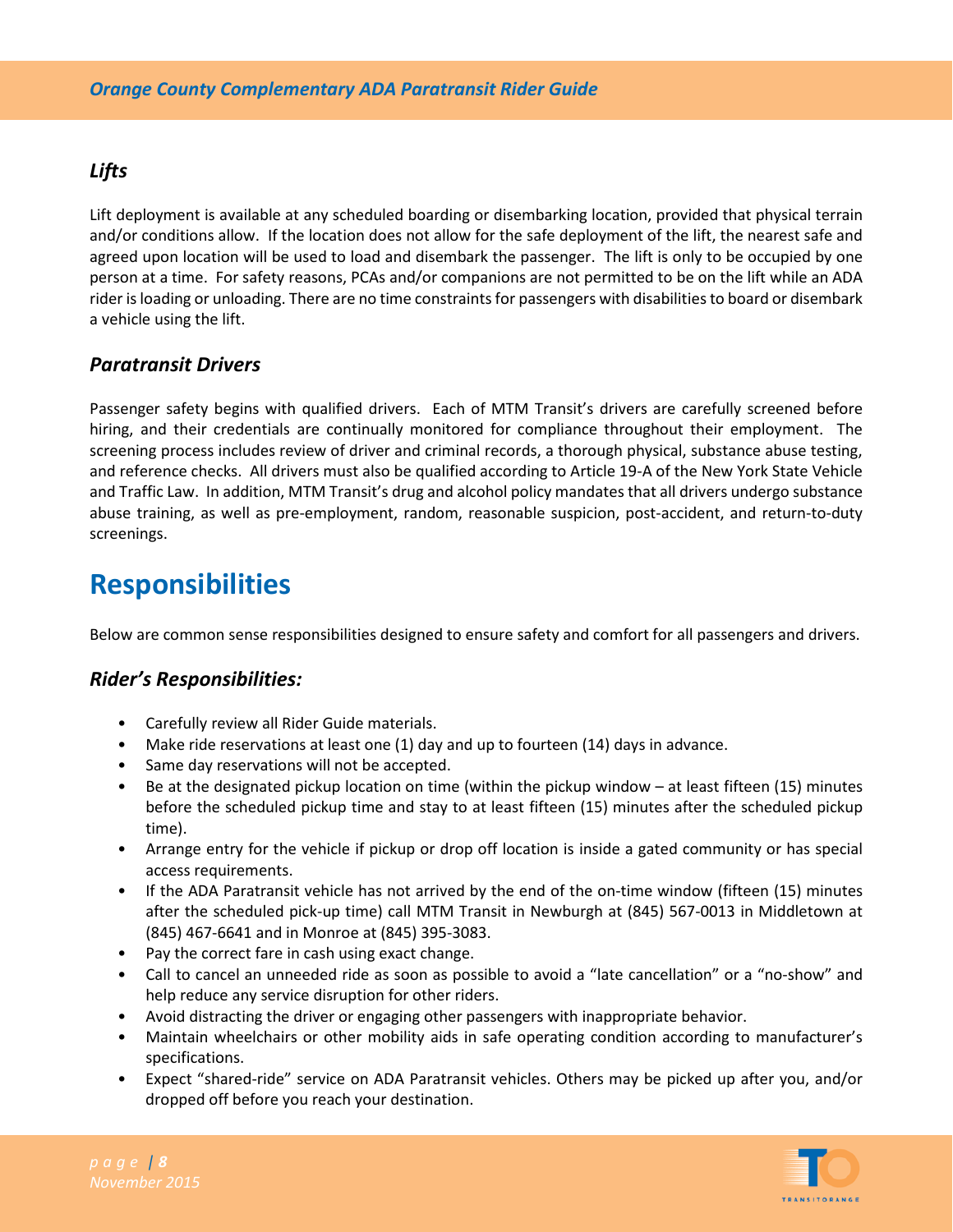• Maintain acceptable standards of personal hygiene; please refrain from using scented products to accommodate riders with chemical sensitivities.

## *Courtesy Counts*

Follow these common rules of courtesy:

- Be considerate of others.
- No eating, drinking, or smoking on board the vehicle.
- No riding under the influence of alcohol or illegal drugs.
- No littering in the vehicle.
- No solicitation distribution of advertising or material of any kind, including soliciting petition signatures, for a political candidate, religion, or any other cause, is prohibited.
- No radios, audible music players or other sound-generating equipment may be played aloud by passengers aboard the vehicle.
- Provide feedback if your service is unsatisfactory by calling MTM Transit in Newburgh at (845) 567-0013, in Middletown at (845) 467-6641 or Monroe at (845) 395-3083.

## *Driver's Responsibilities*

#### *Drivers Are Required to:*

- Adhere to the same standards of common courtesy and personal hygiene as those required of riders.
- Drive safely at all times.
- Treat riders with courtesy.
- Visibly display a proper ID badge.
- Perform a thorough pre-trip inspection on the vehicle, including cycling the lift, and immediately report any defects to the supervisor.
- For safety reasons, maintain "line of sight" of vehicle at all times.
- Keep to the assigned service schedule for the convenience of all riders.
- Provide reasonable assistance to riders entering or leaving the vehicle.
- When requested, and if safe to do so:
	- o Assist passengers to and from the main door of their origin and destination
	- $\circ$  Offer ambulatory passengers a steadying arm or other appropriate assistance when walking or using stairs.
	- $\circ$  Help persons in wheelchairs maneuver onto standard ramps and to and from the main door of their origin and destination.

#### *Drivers Are Not Permitted to:*

- Enter the residence of a rider.
- Perform any personal care assistance for any rider, such as assisting with dressing.
- Lift or carry a passenger.
- Wait for a passenger to make a stop to conduct business, such as at an ATM/Cash machine, pharmacy, or store.
- Escort a passenger beyond the ground floor lobby of a public building or beyond the front door of a private residence.
- Provide attendant-type services (for example, carrying personal packages or suitcases).

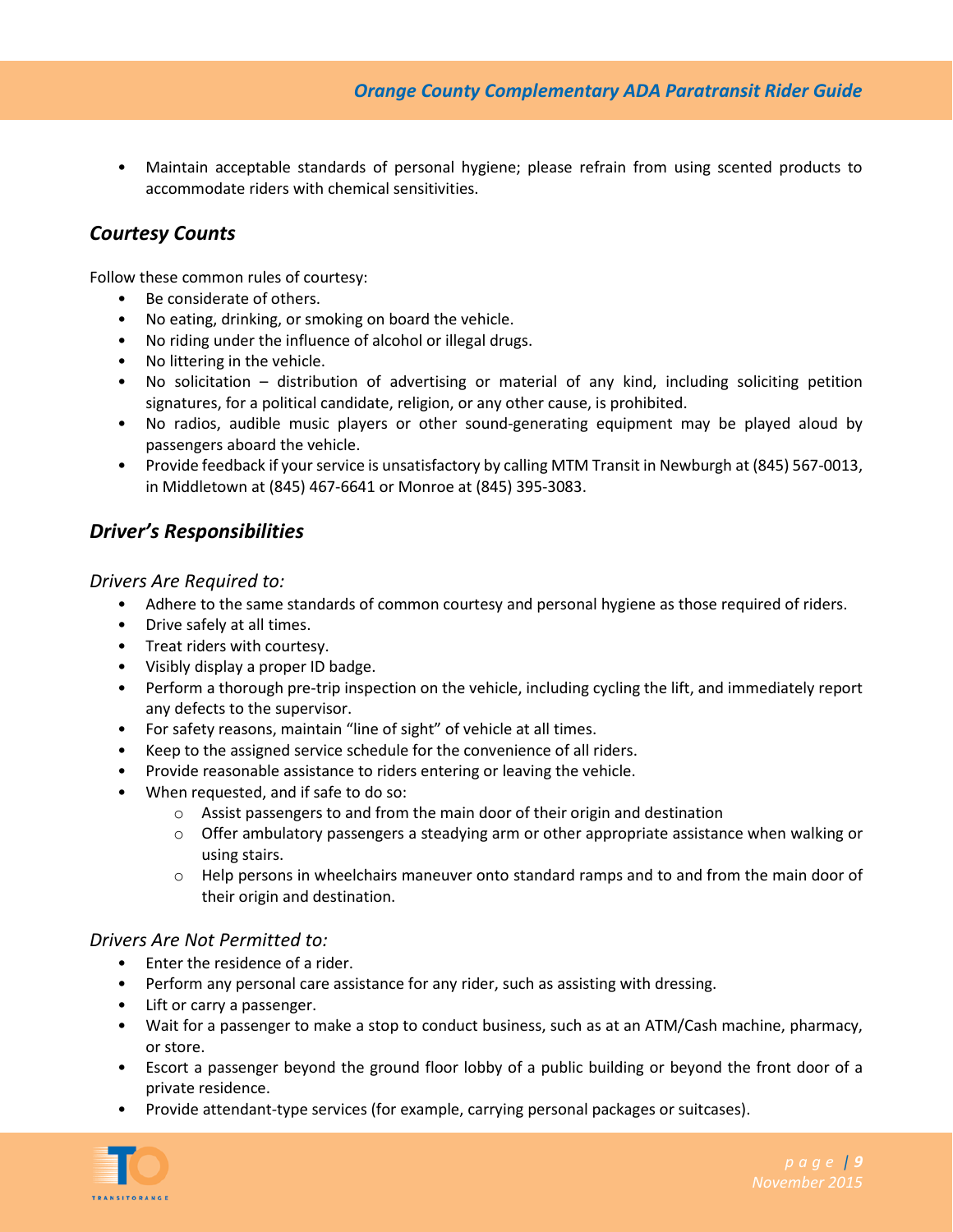- Accept tips or any other gratuities.
- Perform errands for riders, such as picking up prescriptions or groceries.
- Operate the vehicle while distracted by personal cell phones, iPods or similar personal sound generating devices, computers or similar devices.

# *Missed Rides*

Orange County has a fairly lenient policy for riders regarding missed trips and offers numerous opportunities for riders to understand how their actions impact operations. If a rider is demonstrating a pattern of no shows, the operator will send the rider a warning letter advising them of their actions and the potential repercussions.

- **Cancellation** when a rider calls the office more than one (1) hour before their window start time. This is an acceptable action by passengers and is encouraged. Please note that one (1) hour before the window start time is one (1) hour and fifteen (15) minutes before the scheduled pickup time. For example, a rider with a scheduled pickup time of 10:00 AM has a pickup window beginning at 9:45 AM such that a proper cancellation would be made by calling no later than 8:45 AM.
- **Late Cancellation** when a rider calls less than one (1) hour before their scheduled window start time. This is an unacceptable action. "Late cancellations" are equivalent to a "no show".
- **No Show** when a bus arrives at a pick-up location within the thirty (30) minute window time, waits five minutes within that window only to find that the rider has not shown up for the ride. This is a "no show" and is an unacceptable action.

# *Suspension Policy for a Pattern of Missed Trips, No Shows or Disruptive Behavior*

Three "no shows" within a 30-day period will result in the rider being sent a warning letter and may lead to a temporary suspension of riding privileges. MTM Transit determines whether a rider has engaged in a pattern or practice of missing scheduled trips by using the following policy:

- If a rider (or their PCA and/or companion(s)) violates any safety or conduct policy, has a medical problem affecting safety, or violates the no show/cancellation policy in a 30-day period, MTM Transit may suspend the rider (or the PCA and/or companion(s)) if it deems necessary. MTM Transit will notify the rider with the reasons for the suspension and the length of the suspension. Suspension time periods may be reduced or extended at the discretion of MTM Transit.
- If needed, first suspensions will generally be for one (1) week. This happens when twenty-five percent (25%) or more of a rider's scheduled trips are no-shows over a period of one month, which will result in suspension for a week. If the immediate suspension is based on the rider having a medical problem affecting safety, the suspension will continue until the medical problem affecting safety is remedied. For example, rider A (with no previous suspensions) requested 16 trips over a four-week period but was a no show for four of those trips (25 percent), could be suspended for one week.

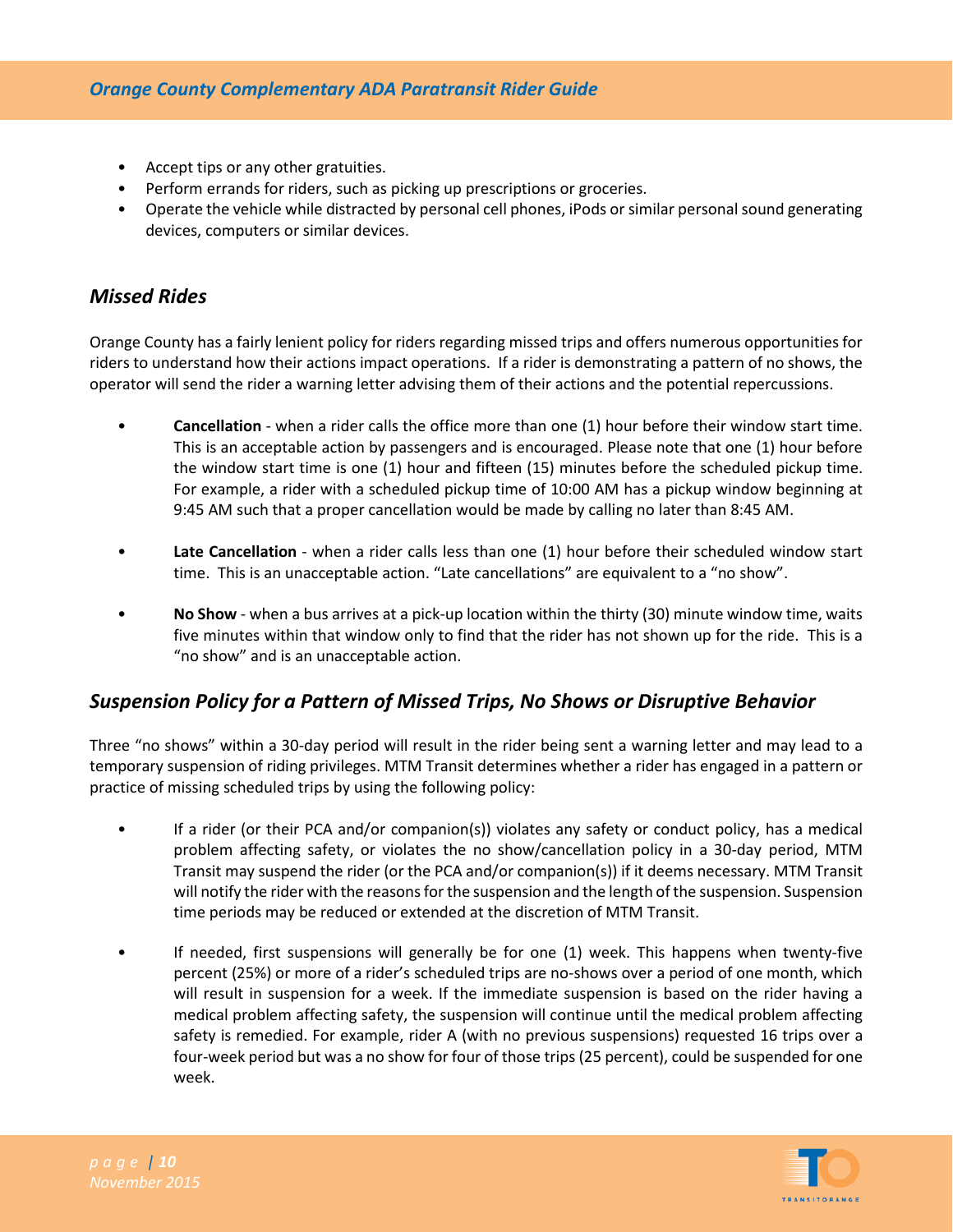- If, after a first suspension, a rider (or their PCA and/or companion(s)) again violates any safety or conduct policy, has a medical problem affecting safety, or violates the no show/cancellation policy with a pattern of 20 percent no shows over a period of one month, a second letter would be sent advising the rider of the second suspension and the length of the suspension. Typically, a second suspension will be for two (2) weeks. Following the end of their first suspension, Rider A who scheduled 10 trips over the next four-week period but was a no show for two of those trips (20 percent), could be suspended for two weeks.
- If, after a second suspension, a rider (or their PCA and/or companion(s)) again violates any safety or conduct policy, has a medical problem affecting safety, or violates the no show/cancellation policy with a pattern of 15 percent no shows over a period of one month, a third letter would be sent advising the rider of the second suspension and the length of the suspension. A third suspension cannot exceed three (3) weeks in duration. Additionally, the passenger must contact Orange County in writing to request re-instatement. The same rider A (from the example with two earlier suspensions) who requested 20 trips over the next four-week period and was a no show for three of those trips (15 percent), would be suspended for a period not exceeding three weeks.

# *Circumstances Beyond the Rider's Control*

For each no show, the paratransit operator contacts the rider to gather information on the circumstances surrounding the no show. Circumstances considered to be beyond the rider's control include:

- Family emergency
- Illness that precluded the rider from calling to cancel
- Personal attendant or another party who did not arrive on time to assist the rider
- Rider was inside calling to check the ride status and was on hold for extended time
- Rider's appointment ran long and did not provide opportunity to cancel in a timely way
- Another party cancelled rider's appointment
- Rider's mobility aid failed
- Sudden turn for the worse in someone with a variable condition
- Adverse weather impacted rider's travel plans

Such things precluding the rider from cancelling in a timely way will not be counted against the rider as a no show. This information is recorded in the operator's No-Show Log.

### *Rider Appeals Against Suspension*

Riders are allowed to appeal suspensions through the County's appeals process. Orange County will consider revoking suspensions if the rider can demonstrate that the no shows were caused by circumstances beyond the rider's control.

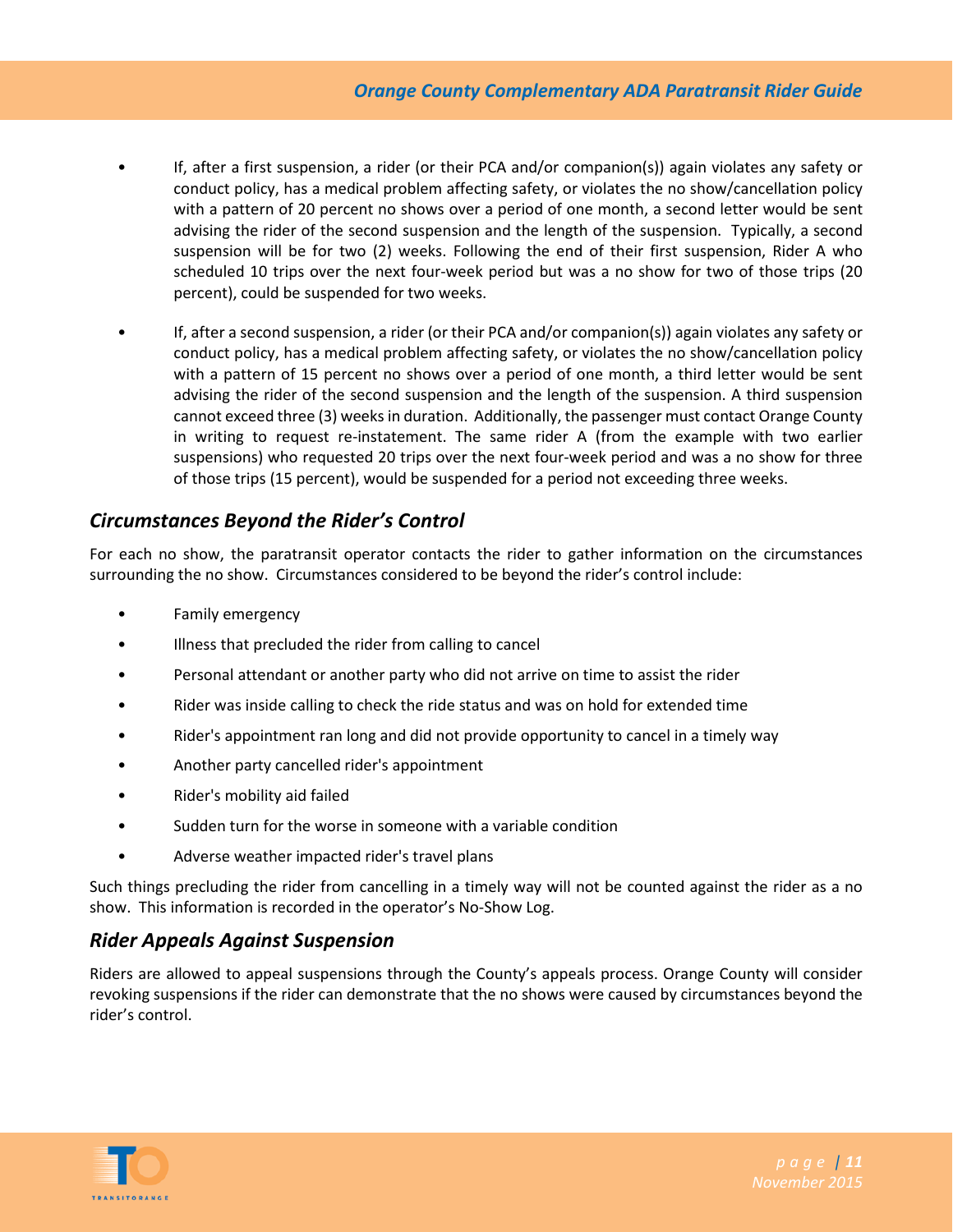# **Improving Service**

# *Providing Input and Feedback About ADA Paratransit Service*

Riders are encouraged to let MTM Transit know about the quality of service. When calling or writing to MTM Transit, please provide as much detail as possible. Information about the trip such as date, time of pickup or drop off, driver name, or vehicle number is helpful. This detailed information is especially helpful if the feedback is a complaint to be investigated. Riders may also contact the Orange County Department of Planning with feedback, including complaints, however for most operational issues the initial contact should be to MTM Transit.

MTM Transit and/or the Orange County Department of Planning are responsible for tracking, review and resolution of all complaints received. All received complaints are entered into a database for tracking. The database contains information such as name, address, phone number and details regarding the alleged complaint.

Please note that there are separate processes for different types of service feedback. To ensure that feedback response is handled most efficiently, please refer to the following table:

| <b>Complaint / Commendation</b><br><b>Type</b>                 | <b>Submit to</b>                                      | <b>Contact information</b>                                               | <b>Phone / Email</b>                                                      |
|----------------------------------------------------------------|-------------------------------------------------------|--------------------------------------------------------------------------|---------------------------------------------------------------------------|
| Specific trip feedback (lateness,<br>etc.)                     | Paratransit<br>Contractor                             | MTM Transit, LLC                                                         | (845) 567-0013 / (845) 467-6641 /<br>(845)395-3083 alucas@mtm-<br>inc.net |
| Service Scheduling feedback<br>(don't email to schedule trips) | Paratransit<br>Contractor                             | MTM Transit, LLC                                                         | (845) 567-0013 / (845) 467-6641 /<br>(845)395-3083 alucas@mtm-<br>inc.net |
| General Service Guidelines /<br>Requirements                   | Paratransit<br>Contractor                             | MTM Transit, LLC                                                         | (845) 567-0013 / (845) 467-6641 /<br>(845)395-3083 alucas@mtm-<br>inc.net |
| Paratransit Service Policy                                     | Sr. Planner                                           | <b>Orange County</b><br><b>Planning Department</b><br>- Transit Division | (845) 615-3850 /<br>rparrington@orangecountygov.com                       |
| Paratransit Service Contractor<br>Performance                  | Sr. Planner                                           | Orange County<br><b>Planning Department</b><br>- Transit Division        | $(845)$ 615-3850 /<br>rparrington@orangecountygov.com                     |
| <b>Title VI Grievance</b><br>(Discrimination or Harassment)    | Please refer to the grievance section presented below |                                                                          |                                                                           |

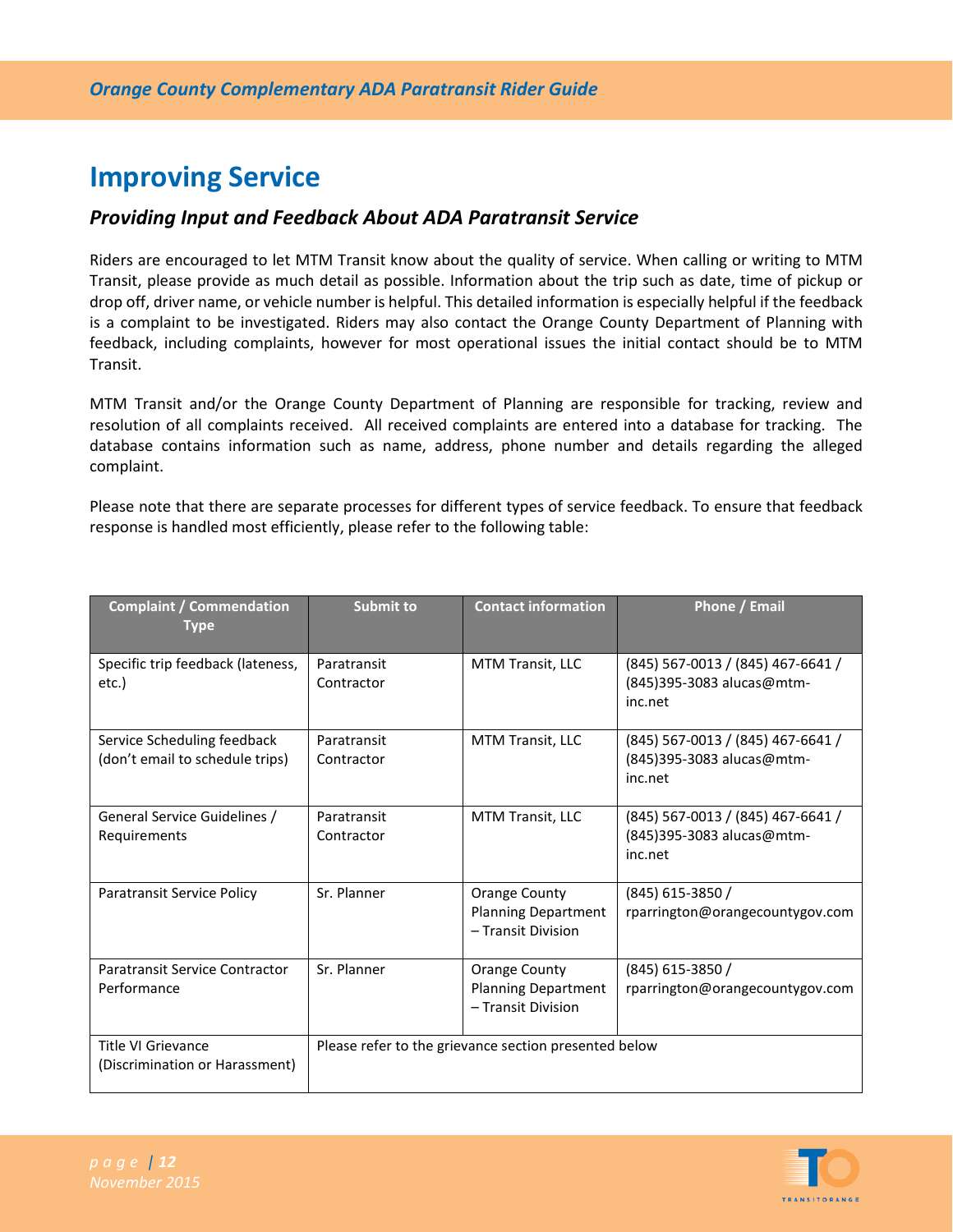# *Title VI Grievances*

Orange County is committed to ensuring that people with disabilities are able to take part in, and benefit from, transportation services offered. In addition, Title VI of the Civil Rights Act requires that public entities adopt and publish Title VI grievance procedures to assure the prompt and equitable resolution of civil rights matters. Orange County ADA Paratransit takes civil rights grievances seriously. Title VI grievances are considered serious legal infractions such as discrimination or harassment and require that the grievance process listed below is followed.

#### **All written Title VI grievances must be filed within 180 days of the date of the alleged incident.**

Within 60 days, Orange County is required to perform a formal investigation and report upon its findings and potential resolution of the grievance in writing to the complainant. The complainant shall be notified, in writing, of the findings and remedial action, if any, within a period not to exceed 60 days following receipt of the Title VI grievance.

### *Who may file a Title VI grievance?*

A Title VI grievance may be filed by any person who believes himself, herself, or any specific class of persons to be subjected to discrimination, harassment or a legal infraction.

### *What should the Title VI grievance include?*

You may file your grievance using the *Title VI Complaint Form* available on the County Planning website or one can be sent by calling the Planning Department. If you choose not to use the form, the following information can be submitted in writing:

- a. Complainant's name, address and telephone number
- b. Person(s) discriminated against (if someone other than the complainant)
- c. Description of the civil rights discrimination
- d. Date, Time and location of incident(s)
- e. Any additional helpful information about the civil rights grievance
- f. Signature of complainant or their legal representative

#### *How is a Title VI discrimination grievance filed?*

A Title VI grievance must be submitted to:

Commissioner Orange County Department of Planning 124 Main Street Goshen, New York 10924

A grievance also may be filed by sending the grievance via facsimile to the Commissioner of Planning at (845) 291-2533 or by electronic mail to [transitorange@orangecountygov.com.](mailto:transitorange@orangecountygov.com)

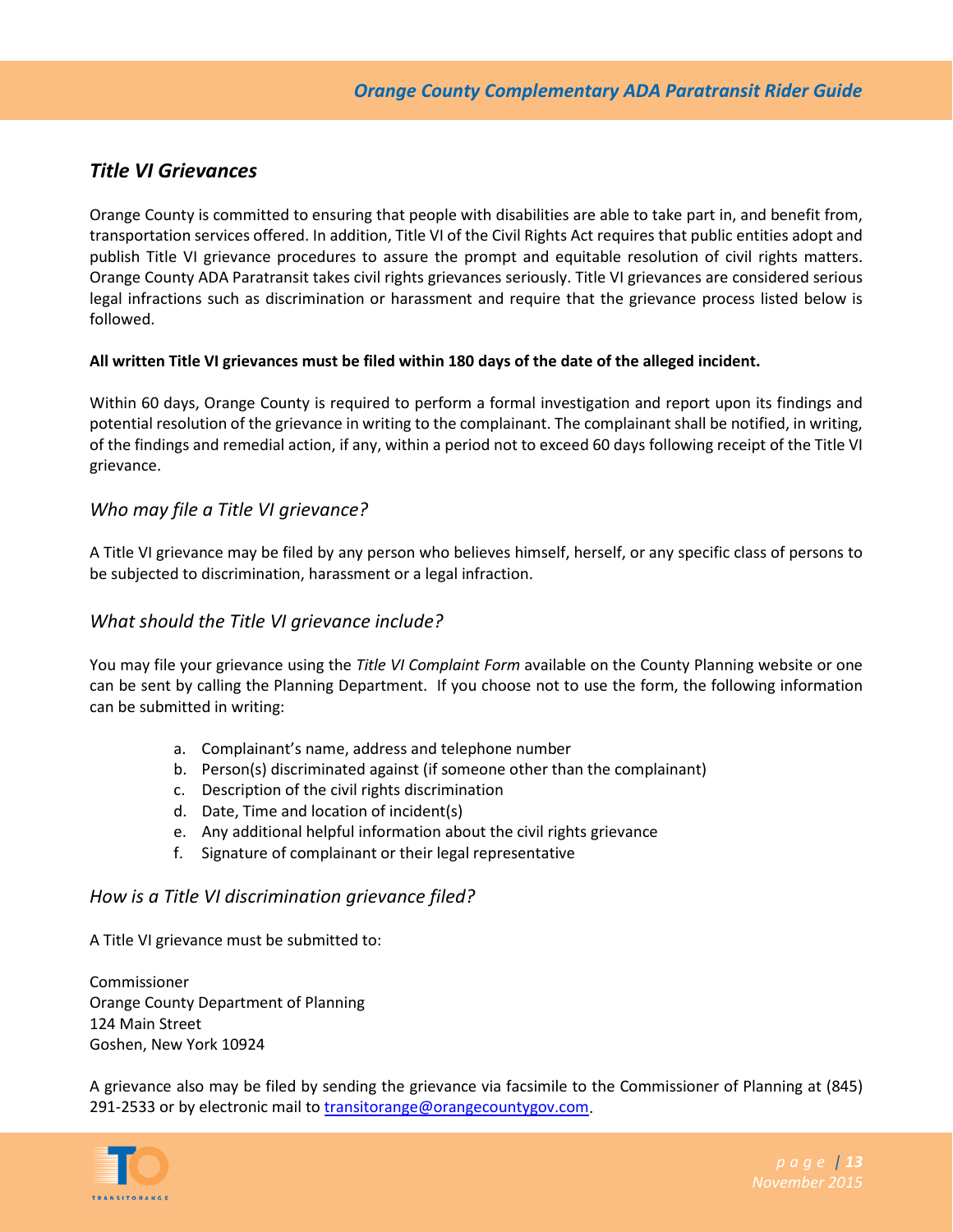# *Reasonable Modifications*

A reasonable modification for purposes of complementary ADA Paratransit is a modification to Orange County's complementary ADA Paratransit service policies or procedures that is requested by an eligible rider to ensure they are able to use the paratransit system. To request a reasonable modification to current policies, practices, or procedures, please submit the request to:

Artemus Lucas, General Manager MTM Transit, LLC 1662 Route 300 Suite 121 Newburgh, NY 12553

Requests may also be emailed to **ALucas@mtm-inc.net**. If necessary, phone requests may also be made by speaking with Artemus Lucas in Newburgh at (845) 567-0013, Middletown at (845) 467-6641 or Monroe at (845) 395-3083.

Requests should be as specific as possible and include information on why the requested modification is needed in order to allow the individual to use Orange County's ADA Paratransit service.

Requests for reasonable modifications may be denied where:

- Granting the request would fundamentally alter the nature of Orange County's ADA Paratransit services;
- Granting the request would create a direct threat to the health or safety of others;
- It is determined that the rider is able to fully use Orange County's ADA Paratransit service for their intended purpose without the requested modification;
- Granting the request would cause an unreasonable financial or administrative burden.

#### *Reasonable Modification Complaints*

For complaints regarding the determination of reasonable modification requests, please contact:

Robert Parrington, Sr. Planner Orange County Planning Department – Transit Division 124 Main Street Goshen, NY 10924 (845) 615-3850 [rparrington@orangecountygov.com](mailto:rparrington@orangecountygov.com)

Each complaint that is filed regarding reasonable modification determinations will be reviewed and responses made within 30 business days.

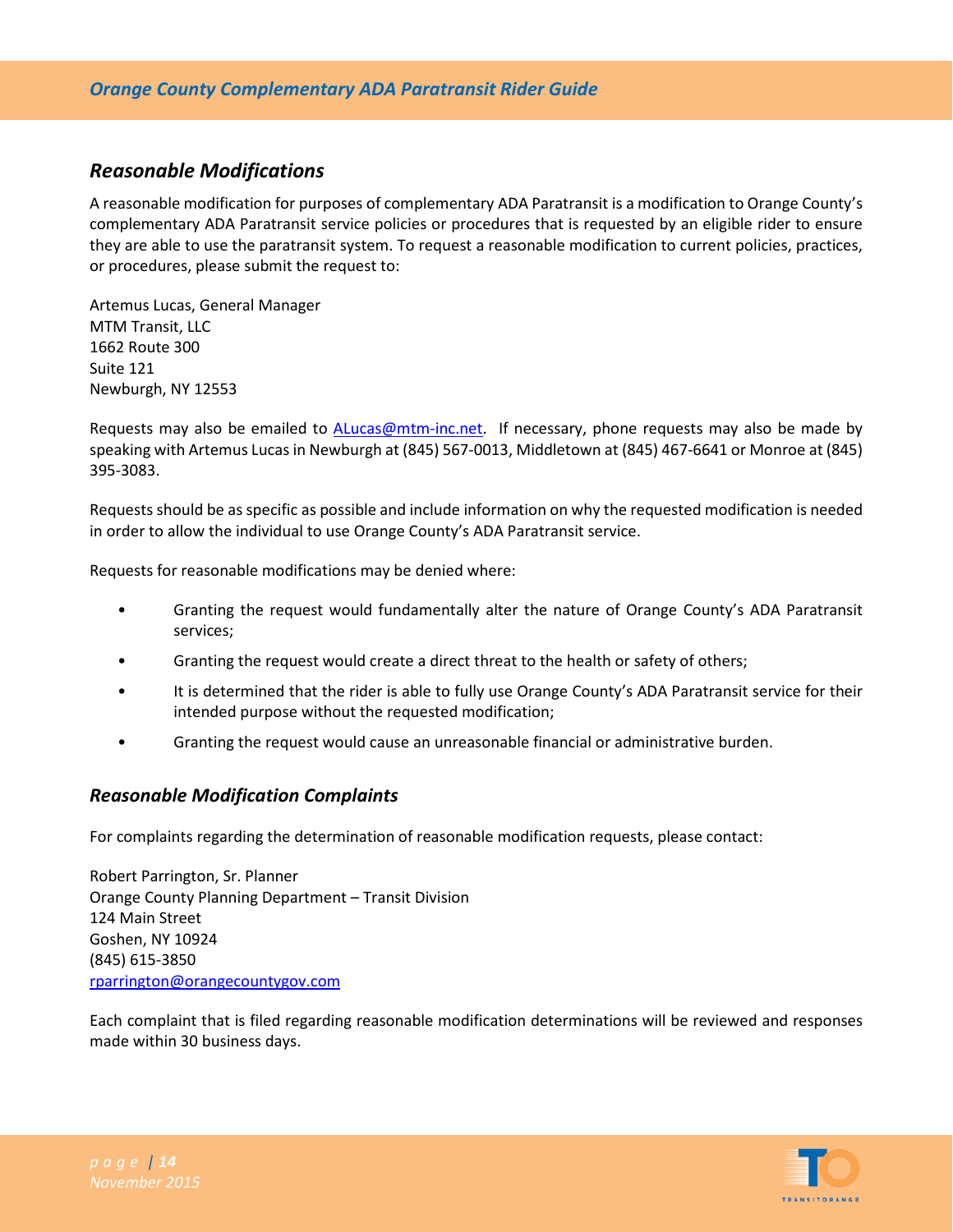# **Other Operator Policies**

# *Mobility Equipment Policy*

Orange County is the primary purchaser of transit vehicles and ensures that all bus purchases include lifts and other accessibility features that meet or exceed Federal requirements. All mobility aids and other equipment used by riders must be able to be safely secured inside the bus during travel in order to be permitted on the bus. In accordance with Federal regulations, mobility devices may not exceed the design load (rider's weight plus mobility device's weight) of the vehicle's lift.

Lift deployment is available at any pickup or drop-off location requested by passengers provided the physical terrain and/or conditions allow. If the location does not allow for the safe deployment of the lift the nearest safe and agreed upon location will be used to pick up or drop off the rider.

There are no restrictions on persons using respirators for portable oxygen on vehicles.

## *Operations Policies When Accessibility Features Are Inoperative*

Orange County's operating agreement ensures that vehicles with inoperative lifts and ramps are not put into service. Orange County staff examine pre- and post-trip vehicle inspection sheets during operator oversight visits for confirmation of compliance. Vehicles are taken immediately out of service for prompt repair and a spare vehicle with operational lifts and other ADA accessibility features is put into operational service within a 30-minute window. Drivers are responsible for documenting and notifying their supervisor immediately of the failure of any ADA accessibility feature during pre-trip, while in service, or during post-trip inspection.

Orange County requests the operator to repair ADA accessibility features within the timeframe prescribed according to DOT guidance. Within the Operator Oversight Program, Orange County Planning staff review maintenance records to verify that repair of ADA accessibility features was done in a timely manner. If the repair of ADA accessibility features to vehicles extends beyond the timeframe prescribed by DOT, Orange County and its operator ensure that spare vehicles are available to cover the service while the inoperable vehicle is out of service.

# **System Performance / Compliance**

The Orange County Planning Department does not directly operate any transit services. The County selects the ADA Paratransit provider through a competitive bidding process. Orange County staff are responsible for ensuring compliance to ADA regulations and processing applications.

# *County Monitoring of Operator Services*

An automated service monitoring tool provided by the ADA Paratransit service contractor is used by the paratransit operator to schedule trips and all trip requests and actual trip information is catalogued within a database. Periodic reviews are performed to confirm the operational data for accuracy checks.

The County reviews maintenance records, pre- and post-trip inspections and accessibility features (e.g. Braun lift operation) during onsite visits as part of the Operator Oversight Program.